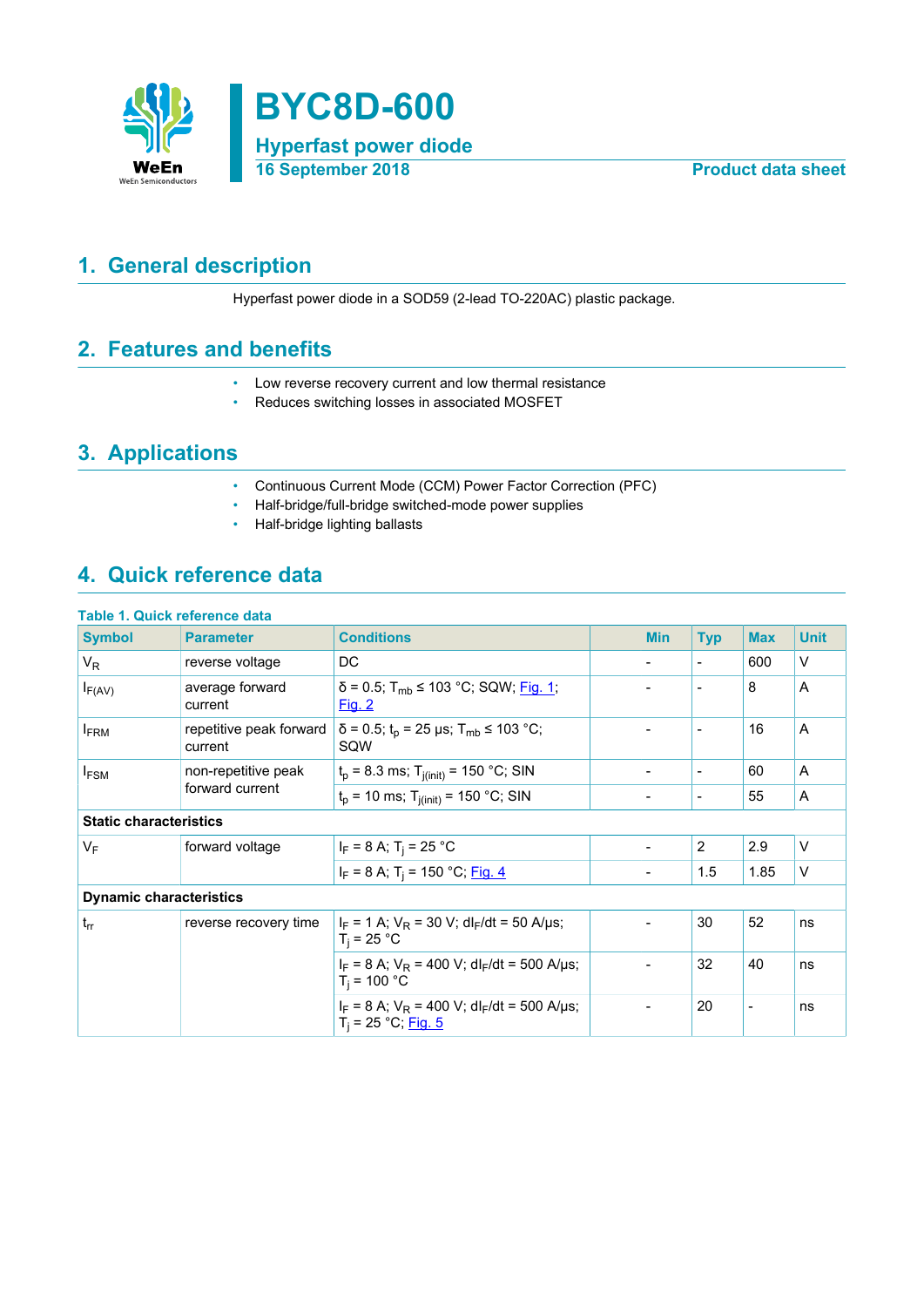# <span id="page-1-0"></span>**5. Pinning information**

|     |               | <b>Table 2. Pinning information</b>    |                                                      |                       |
|-----|---------------|----------------------------------------|------------------------------------------------------|-----------------------|
| Pin | <b>Symbol</b> | <b>Description</b>                     | <b>Simplified outline</b>                            | <b>Graphic symbol</b> |
| 1   | K             | cathode                                | mb                                                   | $K - \leftarrow A$    |
| 2   | A             | anode                                  |                                                      | 001aaa020             |
| mb  | mb            | mounting base; connected to<br>cathode | $\circ$<br>$\mathfrak{p}$<br><b>TO-220AC (SOD59)</b> |                       |

# <span id="page-1-1"></span>**6. Ordering information**

| <b>Type number</b> | <b>Package</b>  |                                                                                     |                   |  |  |  |
|--------------------|-----------------|-------------------------------------------------------------------------------------|-------------------|--|--|--|
|                    | <b>Name</b>     | <b>Description</b>                                                                  | <b>Version</b>    |  |  |  |
| BYC8D-600          | <b>TO-220AC</b> | plastic single-ended package; heatsink mounted; 1 mounting<br>hole; 2-lead TO-220AC | SOD <sub>59</sub> |  |  |  |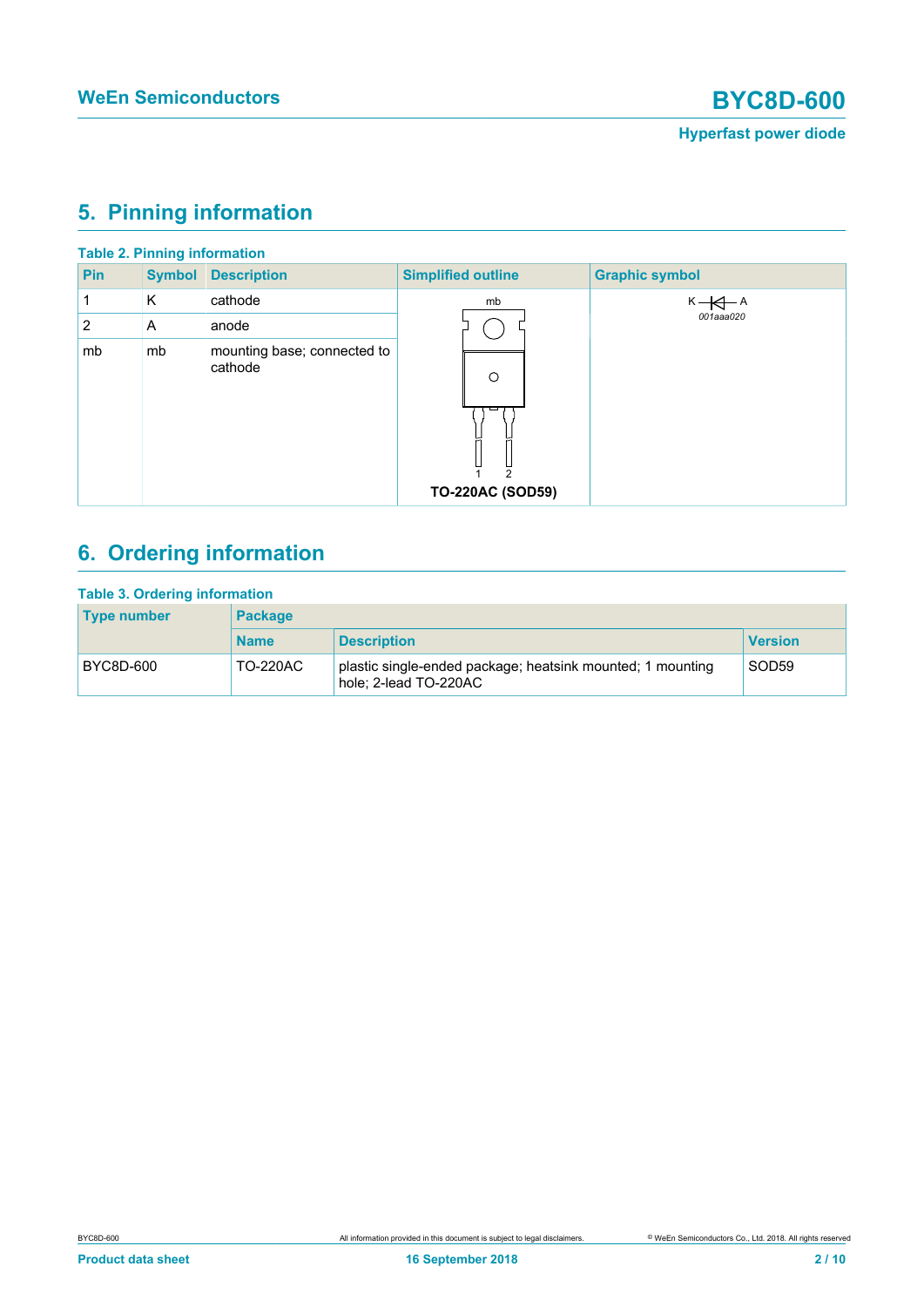## <span id="page-2-2"></span>**7. Limiting values**

#### **Table 4. Limiting values**

*In accordance with the Absolute Maximum Rating System (IEC 60134).*

| <b>Symbol</b>          | <b>Parameter</b>                       | <b>Conditions</b>                                                     | <b>Min</b> | <b>Max</b> | <b>Unit</b> |
|------------------------|----------------------------------------|-----------------------------------------------------------------------|------------|------------|-------------|
| <b>V<sub>RRM</sub></b> | repetitive peak reverse<br>voltage     |                                                                       |            | 600        | $\vee$      |
| <b>V<sub>RWM</sub></b> | crest working reverse<br>voltage       |                                                                       |            | 600        | V           |
| $V_R$                  | reverse voltage                        | DC.                                                                   |            | 600        | $\vee$      |
| $I_{F(AV)}$            | average forward current                | $\delta$ = 0.5; T <sub>mb</sub> ≤ 103 °C; SQW; Fig. 1;<br>Fig. 2      |            | 8          | A           |
| <b>IFRM</b>            | repetitive peak forward<br>current     | $\delta$ = 0.5; t <sub>p</sub> = 25 µs; T <sub>mb</sub> ≤ 103 °C; SQW |            | 16         | A           |
| <b>IFSM</b>            | non-repetitive peak<br>forward current | $t_p = 8.3$ ms; $T_{j(int)} = 150$ °C; SIN                            |            | 60         | A           |
|                        |                                        | $t_p$ = 10 ms; $T_{j(int)}$ = 150 °C; SIN                             |            | 55         | A           |
| $T_{\text{stg}}$       | storage temperature                    |                                                                       | $-40$      | 150        | $^{\circ}C$ |
| $T_j$                  | junction temperature                   |                                                                       |            | 150        | $^{\circ}C$ |

<span id="page-2-0"></span>

**Fig. 1. Forward power dissipation as a function of average forward current; square waveform; maximum values**

<span id="page-2-1"></span>

**Fig. 2. Forward power dissipation as a function of average forward current; sinusoidal waveform; maximum values**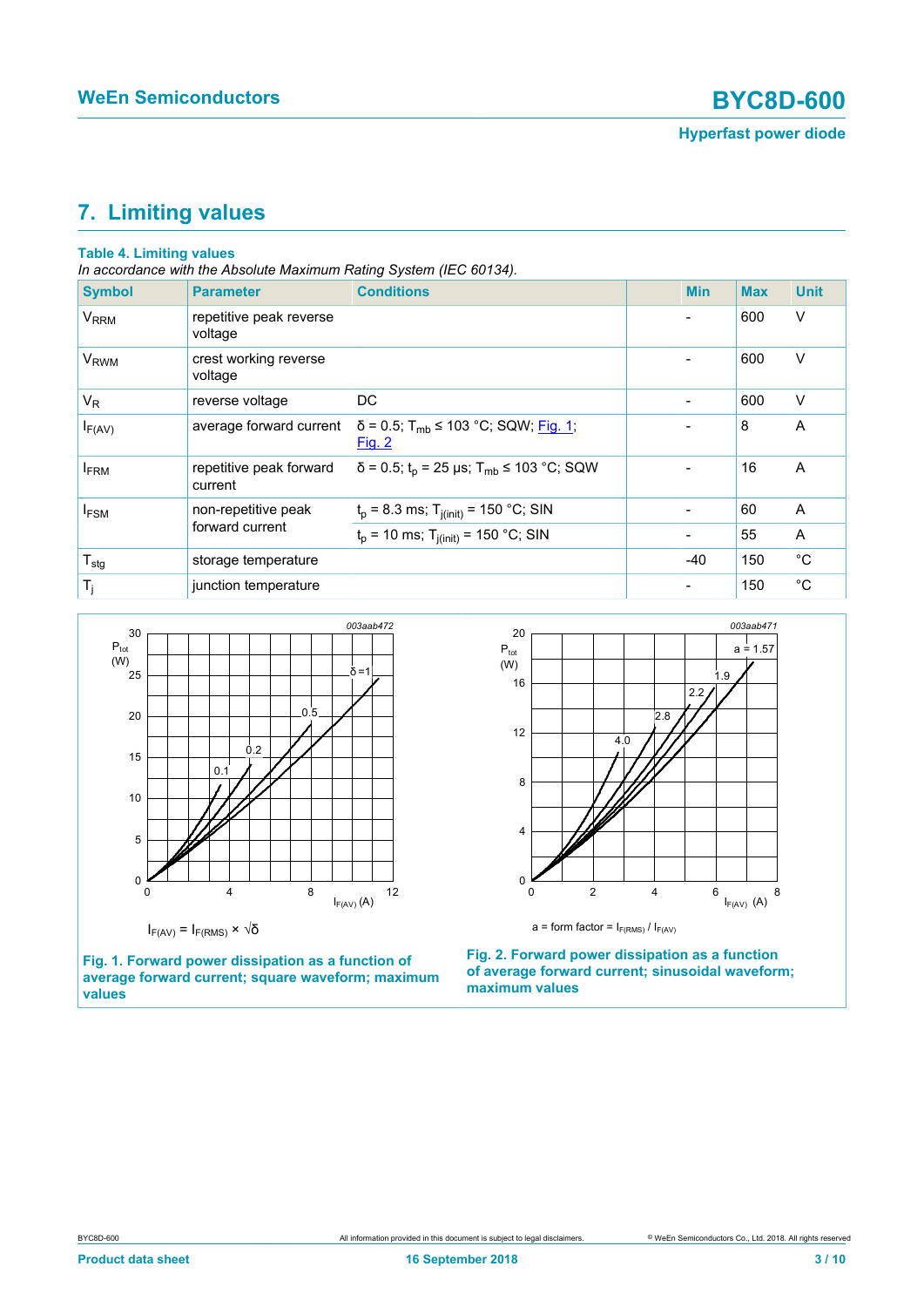### <span id="page-3-1"></span>**8. Thermal characteristics**

| <b>Table 5. Thermal characteristics</b> |                                                            |                   |  |            |            |            |             |
|-----------------------------------------|------------------------------------------------------------|-------------------|--|------------|------------|------------|-------------|
| <b>Symbol</b>                           | <b>Parameter</b>                                           | <b>Conditions</b> |  | <b>Min</b> | <b>Typ</b> | <b>Max</b> | <b>Unit</b> |
| $R_{th(j-mb)}$                          | thermal resistance<br>from junction to<br>mounting base    | Fig. 3            |  | -          | $\,$       | 2.5        | K/W         |
| $R_{th(j-a)}$                           | thermal resistance<br>from junction to<br>ambient free air | in free air       |  |            | 60         | $\,$       | K/W         |

<span id="page-3-0"></span>

**Fig. 3. Transient thermal impedance from junction to mounting base as a function of pulse width**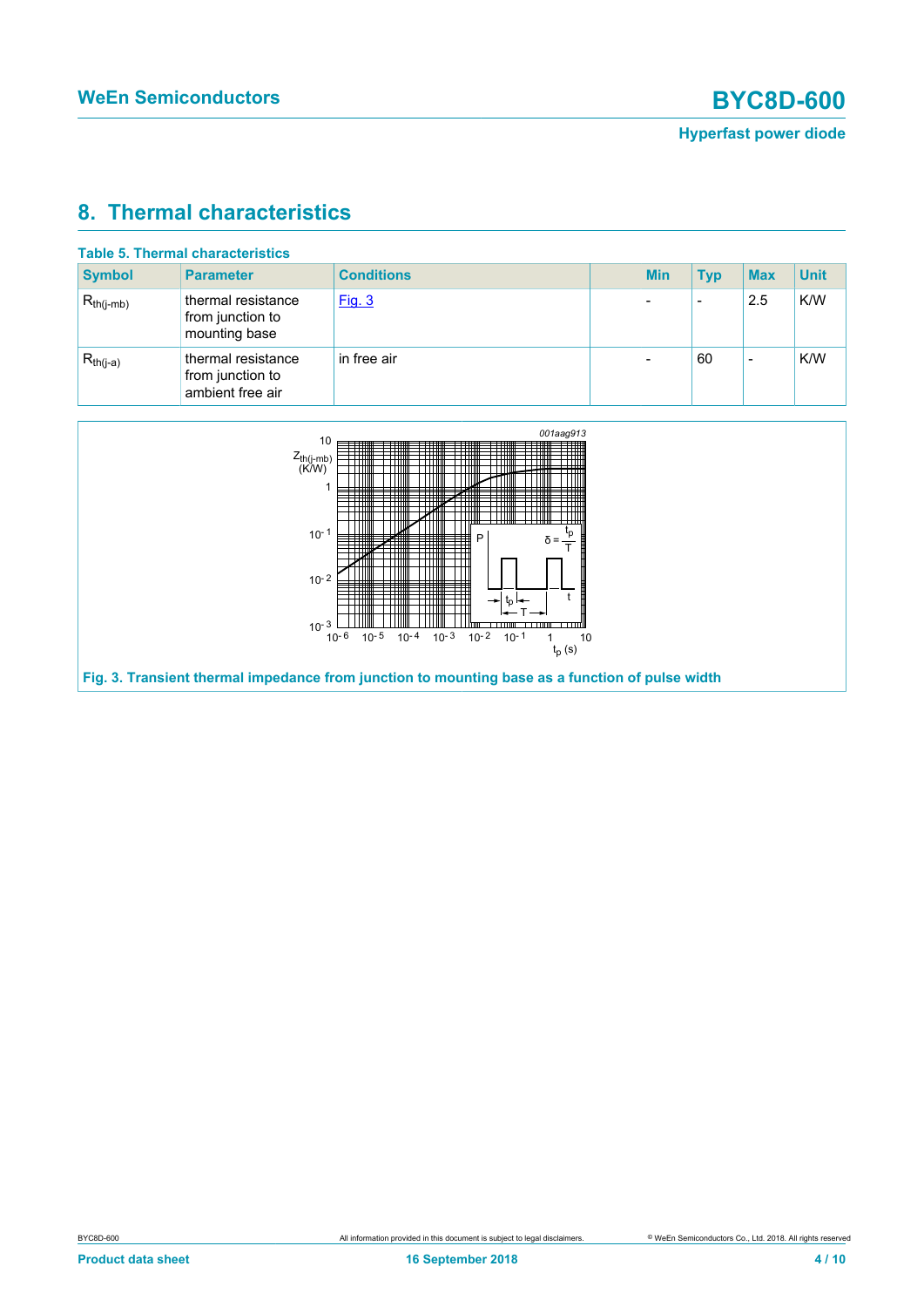### <span id="page-4-2"></span>**9. Characteristics**

| <b>Table 6. Characteristics</b> |                                  |                                                                                      |  |                          |            |                          |             |
|---------------------------------|----------------------------------|--------------------------------------------------------------------------------------|--|--------------------------|------------|--------------------------|-------------|
| <b>Symbol</b>                   | <b>Parameter</b>                 | <b>Conditions</b>                                                                    |  | <b>Min</b>               | <b>Typ</b> | <b>Max</b>               | <b>Unit</b> |
| <b>Static characteristics</b>   |                                  |                                                                                      |  |                          |            |                          |             |
| $V_F$                           | forward voltage                  | $I_F = 8 A$ ; T <sub>i</sub> = 25 °C                                                 |  | $\overline{\phantom{a}}$ | 2          | 2.9                      | $\vee$      |
|                                 |                                  | $I_F = 8$ A; T <sub>i</sub> = 150 °C; Fig. 4                                         |  |                          | 1.5        | 1.85                     | V           |
| <sup>I</sup> R                  | reverse current                  | $V_R$ = 600 V; Tj = 25 °C                                                            |  | $\overline{\phantom{a}}$ | 9          | 40                       | μA          |
|                                 |                                  | $V_R$ = 500 V; T <sub>i</sub> = 100 °C                                               |  |                          | 1.1        | 3                        | mA          |
| <b>Dynamic characteristics</b>  |                                  |                                                                                      |  |                          |            |                          |             |
| $t_{rr}$                        | reverse recovery time            | $I_F = 1$ A; $V_R = 30$ V; dl <sub>F</sub> /dt = 50 A/µs;<br>$T_i = 25 °C$           |  |                          | 30         | 52                       | ns          |
|                                 |                                  | $I_F = 8$ A; $V_R = 400$ V; dl <sub>F</sub> /dt = 500 A/us;<br>$T_i = 100 °C$        |  |                          | 32         | 40                       | ns          |
|                                 |                                  | $I_F = 8$ A; $V_R = 400$ V; dl <sub>F</sub> /dt = 500 A/µs;<br>$T_i = 25 °C;$ Fig. 5 |  | $\blacksquare$           | 20         | $\blacksquare$           | ns          |
| $I_{\rm RM}$                    | peak reverse recovery<br>current | $I_F = 8$ A; $V_R = 400$ V; dl <sub>F</sub> /dt = 50 A/µs;<br>$T_i = 125 °C$         |  |                          | 1.5        | 5.5                      | A           |
|                                 |                                  | $I_F = 8$ A; $V_R = 400$ V; dl <sub>F</sub> /dt = 500 A/us;<br>$T_i = 100 °C$        |  | $\overline{\phantom{a}}$ | 9.5        | 12                       | A           |
| $Q_{r}$                         | recovered charge                 | $I_F = 1$ A; $V_R = 100$ V; dl <sub>F</sub> /dt = 100 A/µs;<br>$T_i = 25 °C$         |  |                          | 13         | $\overline{\phantom{0}}$ | nC          |
| $V_{FR}$                        | forward recovery<br>voltage      | $I_F$ = 10 A; dl <sub>F</sub> /dt = 100 A/µs; T <sub>i</sub> = 25 °C;<br>Fig. 6      |  | $\overline{\phantom{a}}$ | 8          | 10                       | $\vee$      |

<span id="page-4-0"></span>

<span id="page-4-1"></span>



**Fig. 4. Forward current as a function of forward voltage**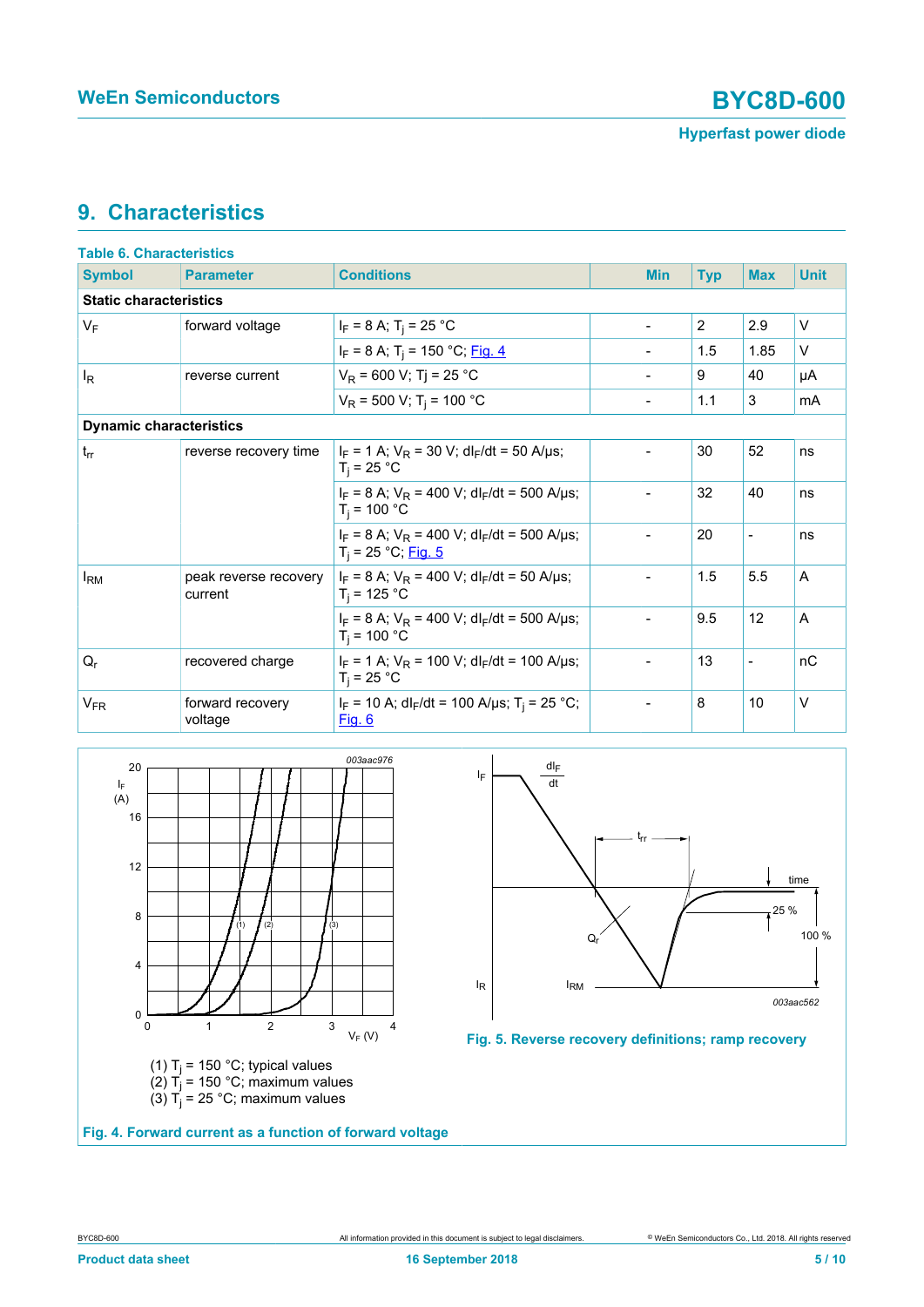# **WeEn Semiconductors BYC8D-600**

### **Hyperfast power diode**

<span id="page-5-0"></span>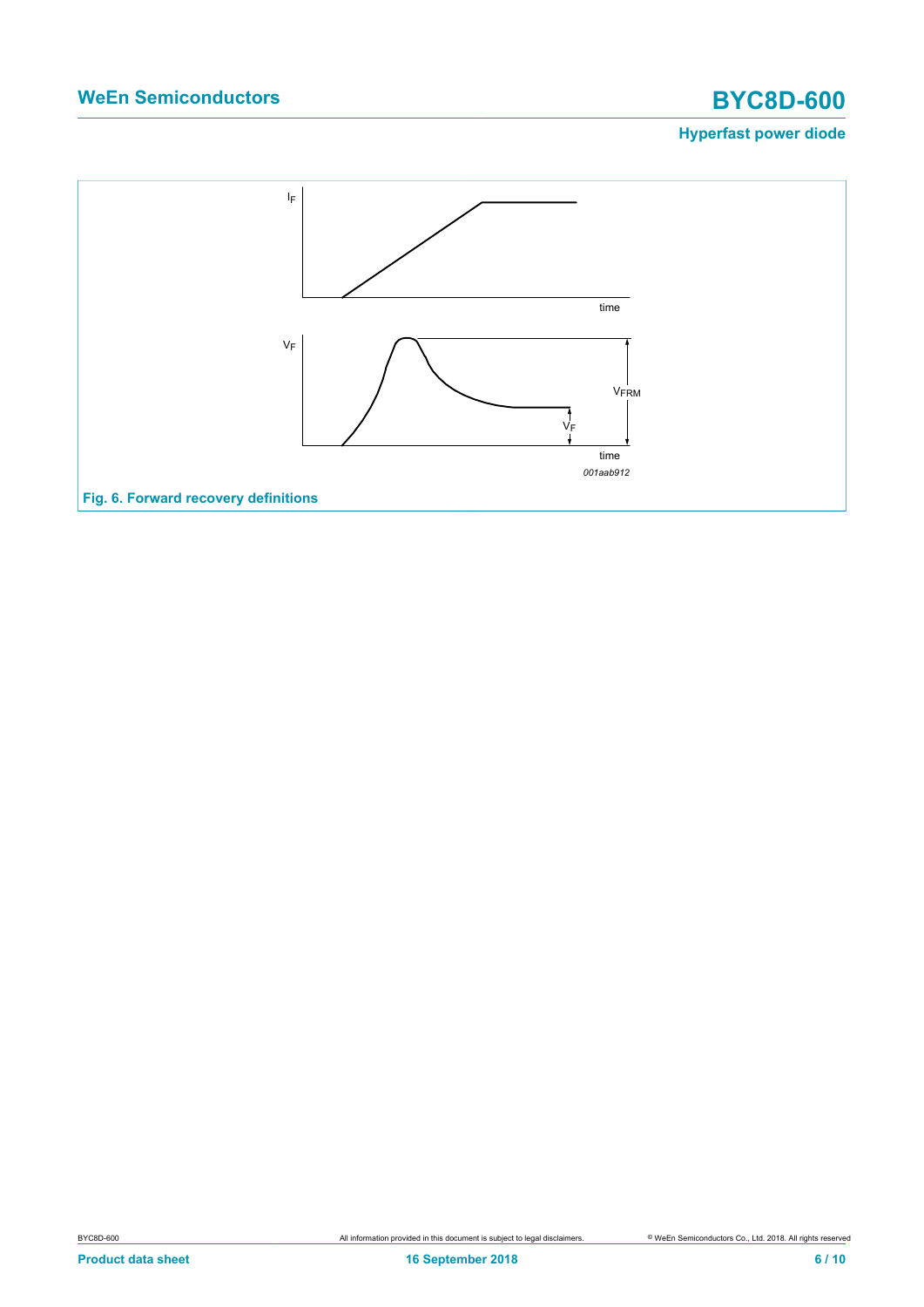

## <span id="page-6-0"></span>**10. Package outline**



### **Fig. 7. Package outline TO-220AC (SOD59)**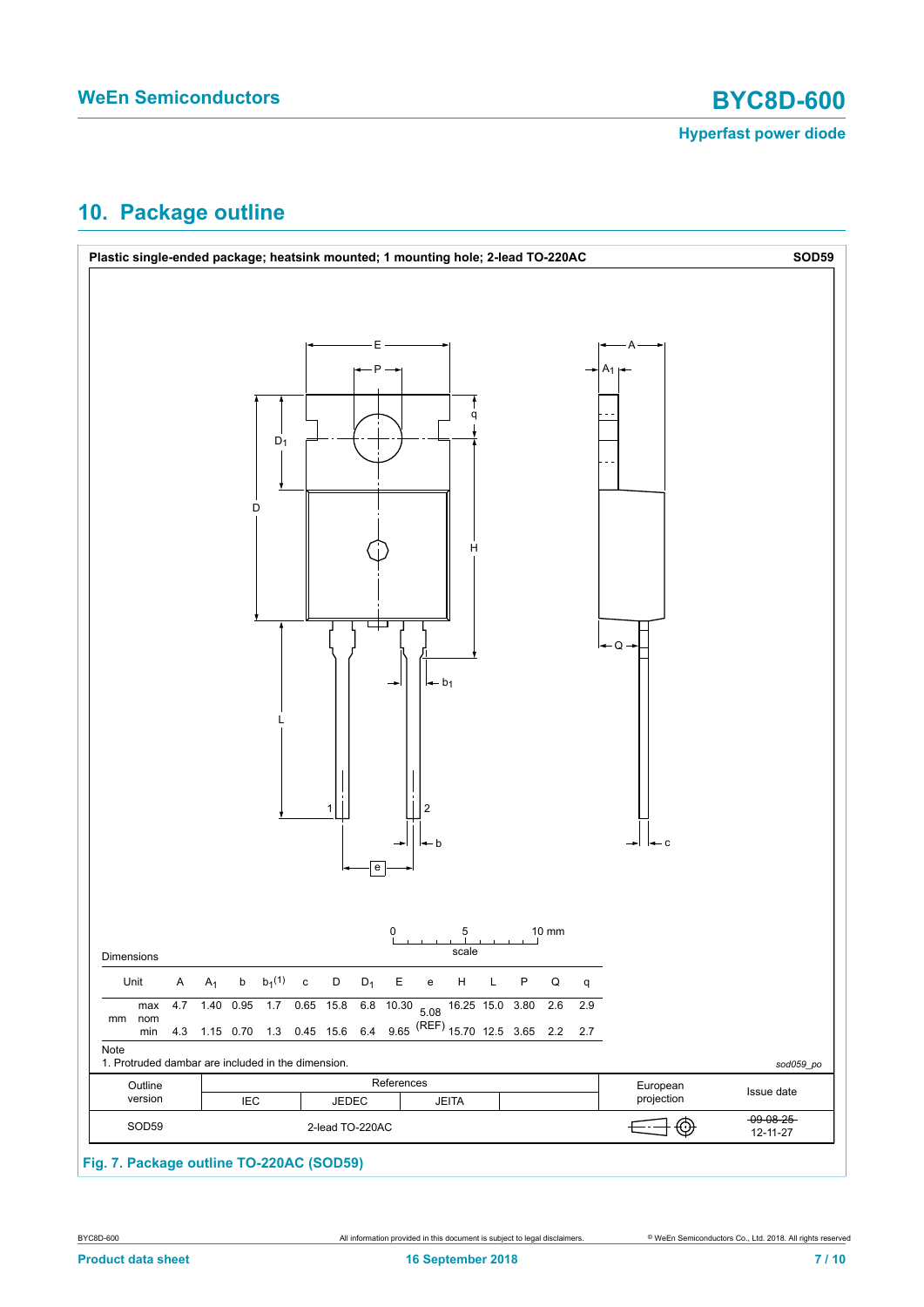## <span id="page-7-1"></span><span id="page-7-0"></span>**11. Legal information**

#### **Data sheet status**

| <b>Document</b><br>status [1][2]     | <b>Product</b><br>status [3] | <b>Definition</b>                                                                           |
|--------------------------------------|------------------------------|---------------------------------------------------------------------------------------------|
| Objective<br>[short] data<br>sheet   | Development                  | This document contains data from<br>the objective specification for product<br>development. |
| Preliminary<br>[short] data<br>sheet | Qualification                | This document contains data from the<br>preliminary specification.                          |
| Product<br>[short] data<br>sheet     | Production                   | This document contains the product<br>specification.                                        |

[1] Please consult the most recently issued document before initiating or completing a design.

- The term 'short data sheet' is explained in section "Definitions".
- The product status of device(s) described in this document may have changed since this document was published and may differ in case of multiple devices. The latest product status information is available on the Internet at URL http://www.ween-semi.com.

#### **Definitions**

**Draft** — The document is a draft version only. The content is still under internal review and subject to formal approval, which may result in modifications or additions. WeEn Semiconductors does not give any representations or warranties as to the accuracy or completeness of information included herein and shall have no liability for the consequences of use of such information.

**Short data sheet** — A short data sheet is an extract from a full data sheet with the same product type number(s) and title. A short data sheet is intended for quick reference only and should not be relied upon to contain detailed and full information. For detailed and full information see the relevant full data sheet, which is available on request via the local WeEn Semiconductors sales office. In case of any inconsistency or conflict with the short data sheet, the full data sheet shall prevail.

**Product specification** — The information and data provided in a Product data sheet shall define the specification of the product as agreed between WeEn Semiconductors and its customer, unless WeEn Semiconductors and customer have explicitly agreed otherwise in writing. In no event however, shall an agreement be valid in which the WeEn Semiconductors product is deemed to offer functions and qualities beyond those described in the Product data sheet.

#### **Disclaimers**

**Limited warranty and liability** — Information in this document is believed to be accurate and reliable. However, WeEn Semiconductors does not give any representations or warranties, expressed or implied, as to the accuracy or completeness of such information and shall have no liability for the consequences of use of such information. WeEn Semiconductors takes no responsibility for the content in this document if provided by an information source outside of WeEn Semiconductors.

In no event shall WeEn Semiconductors be liable for any indirect, incidental, punitive, special or consequential damages (including - without limitation lost profits, lost savings, business interruption, costs related to the removal or replacement of any products or rework charges) whether or not such damages are based on tort (including negligence), warranty, breach of contract or any other legal theory.

Notwithstanding any damages that customer might incur for any reason whatsoever, WeEn Semiconductors' aggregate and cumulative liability towards customer for the products described herein shall be limited in accordance with the *Terms and conditions of commercial sale* of WeEn **Semiconductors** 

**Right to make changes** — WeEn Semiconductors reserves the right to make changes to information published in this document, including without limitation specifications and product descriptions, at any time and without notice. This document supersedes and replaces all information supplied prior to the publication hereof.

**Suitability for use** — WeEn Semiconductors products are not designed, authorized or warranted to be suitable for use in life support, life-critical or safety-critical systems or equipment, nor in applications where failure or malfunction of an WeEn Semiconductors product can reasonably be expected to result in personal injury, death or severe property or environmental damage. WeEn Semiconductors and its suppliers accept no liability for inclusion and/or use of WeEn Semiconductors products in such equipment or applications and therefore such inclusion and/or use is at the customer's own risk.

**Quick reference data** — The Quick reference data is an extract of the product data given in the Limiting values and Characteristics sections of this document, and as such is not complete, exhaustive or legally binding.

**Applications** — Applications that are described herein for any of these products are for illustrative purposes only. WeEn Semiconductors makes no representation or warranty that such applications will be suitable for the specified use without further testing or modification.

Customers are responsible for the design and operation of their applications and products using WeEn Semiconductors products, and WeEn Semiconductors accepts no liability for any assistance with applications or customer product design. It is customer's sole responsibility to determine whether the WeEn Semiconductors product is suitable and fit for the customer's applications and products planned, as well as for the planned application and use of customer's third party customer(s). Customers should provide appropriate design and operating safeguards to minimize the risks associated with their applications and products.

WeEn Semiconductors does not accept any liability related to any default, damage, costs or problem which is based on any weakness or default in the customer's applications or products, or the application or use by customer's third party customer(s). Customer is responsible for doing all necessary testing for the customer's applications and products using WeEn Semiconductors products in order to avoid a default of the applications and the products or of the application or use by customer's third party customer(s). WeEn does not accept any liability in this respect.

**Limiting values** — Stress above one or more limiting values (as defined in the Absolute Maximum Ratings System of IEC 60134) will cause permanent damage to the device. Limiting values are stress ratings only and (proper) operation of the device at these or any other conditions above those given in the Recommended operating conditions section (if present) or the Characteristics sections of this document is not warranted. Constant or repeated exposure to limiting values will permanently and irreversibly affect the quality and reliability of the device.

**No offer to sell or license** — Nothing in this document may be interpreted or construed as an offer to sell products that is open for acceptance or the grant, conveyance or implication of any license under any copyrights, patents or other industrial or intellectual property rights.

**Export control** — This document as well as the item(s) described herein may be subject to export control regulations. Export might require a prior authorization from competent authorities.

**Non-automotive qualified products** — Unless this data sheet expressly states that this specific WeEn Semiconductors product is automotive qualified, the product is not suitable for automotive use. It is neither qualified nor tested in accordance with automotive testing or application requirements. WeEn Semiconductors accepts no liability for inclusion and/or use of nonautomotive qualified products in automotive equipment or applications.

In the event that customer uses the product for design-in and use in automotive applications to automotive specifications and standards, customer (a) shall use the product without WeEn Semiconductors' warranty of the product for such automotive applications, use and specifications, and (b) whenever customer uses the product for automotive applications beyond WeEn Semiconductors' specifications such use shall be solely at customer's own risk, and (c) customer fully indemnifies WeEn Semiconductors for any liability, damages or failed product claims resulting from customer design and use of the product for automotive applications beyond WeEn Semiconductors' standard warranty and WeEn Semiconductors' product specifications.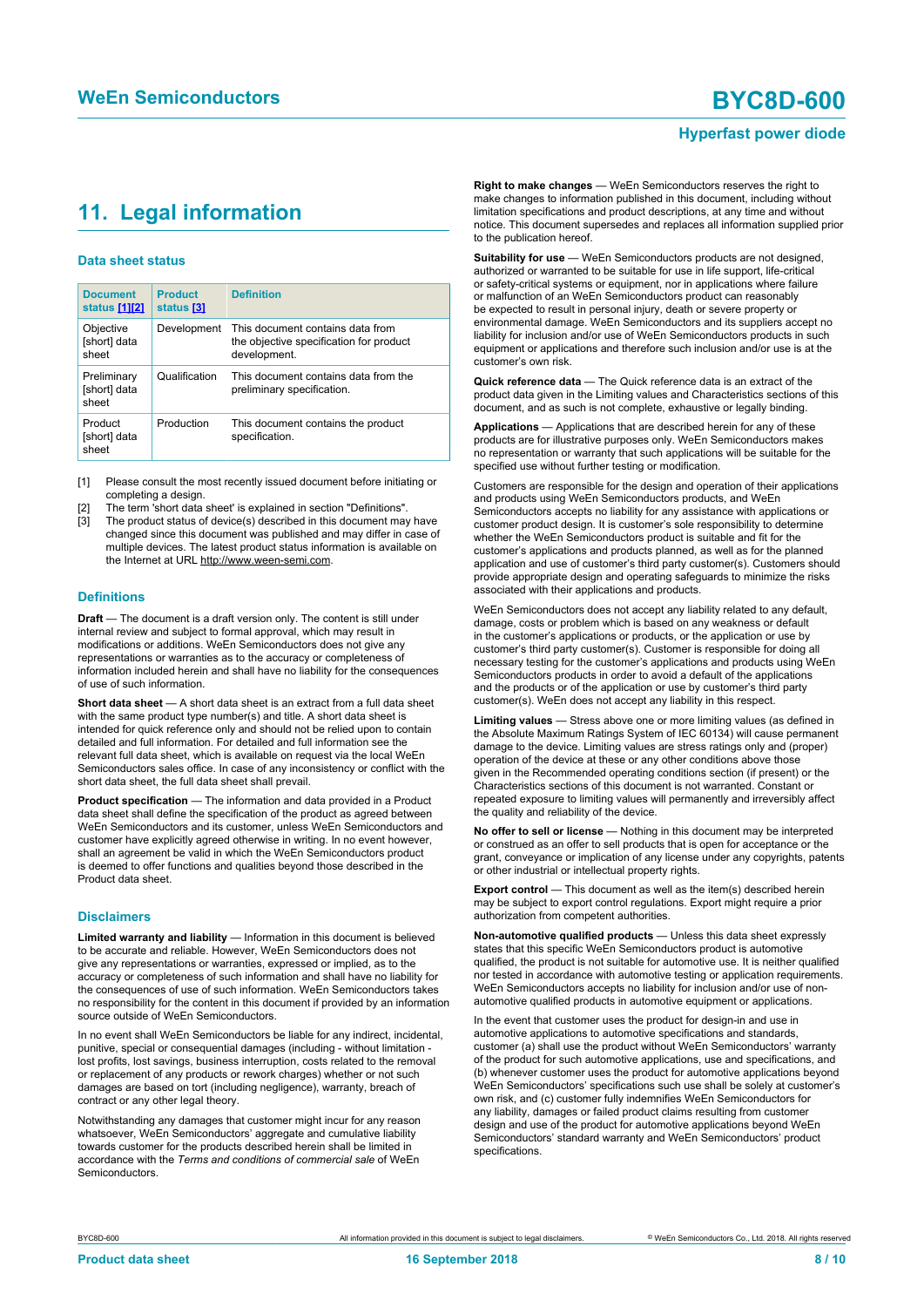**Translations** — A non-English (translated) version of a document is for reference only. The English version shall prevail in case of any discrepancy between the translated and English versions.

#### **Trademarks**

Notice: All referenced brands, product names, service names and trademarks are the property of their respective owners.